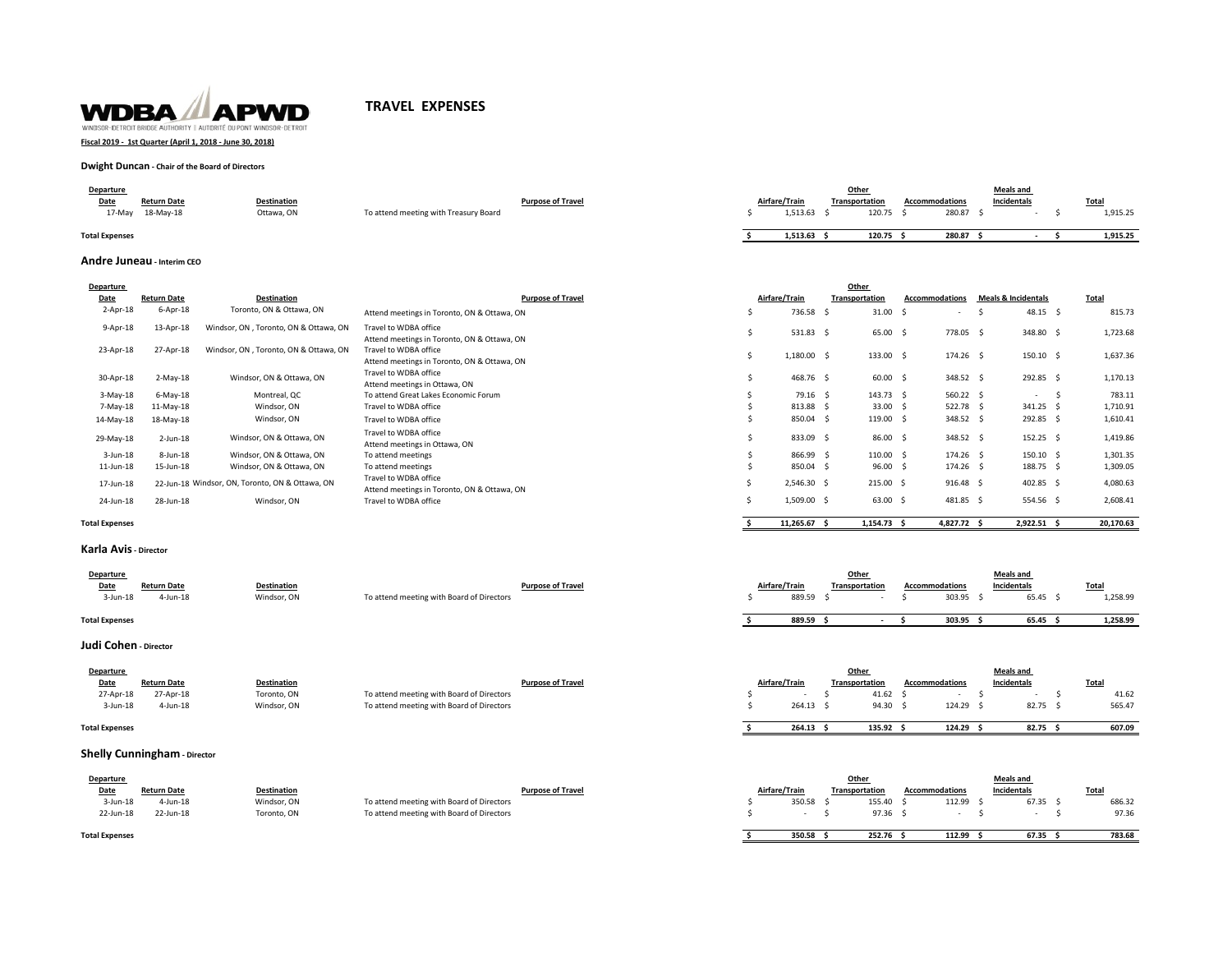

# **TRAVEL EXPENSES**

**Fiscal 2019 - 1st Quarter (April 1, 2018 - June 30, 2018)**

# **Rishabh Malhotra - Director**

| <b>Departure</b>      |                    |                    |                                           |               | Other          |                       | <b>Meals and</b> |              |
|-----------------------|--------------------|--------------------|-------------------------------------------|---------------|----------------|-----------------------|------------------|--------------|
| Date                  | <b>Return Date</b> | <b>Destination</b> | <b>Purpose of Travel</b>                  | Airfare/Train | Transportation | <b>Accommodations</b> | Incidentals      | <b>Total</b> |
| 26-Apr-18             | 27-Apr-18          | Toronto, ON        | To attend meeting with Board of Directors | 826.51        | 177.25         | 250.79                | 150.10           | 1,404.65     |
| $3$ -Jun-18           | 4-Jun-18           | Windsor, ON        | To attend meeting with Board of Directors | 1.693.78 \$   | 241.75         | 112.99                | 53.80            | 2,102.32     |
| 21-Jun-18             | 22-Jun-18          | Toronto, ON        | To attend meeting with Board of Directors | 1062.76       | 150.6          | 378.41                | 150.1            | 1,741.87     |
|                       |                    |                    |                                           |               |                |                       |                  |              |
| <b>Total Expenses</b> |                    |                    |                                           | 3.583.05      | 569.60         | 742.19                | 354.00           | 5.248.84     |
|                       |                    |                    |                                           |               |                |                       |                  |              |

## **Marie Campagna - Director**

| Departure             |                                   |                    |                                           |                          |               |        | Other          |     |                       | <b>Meals and</b> |              |
|-----------------------|-----------------------------------|--------------------|-------------------------------------------|--------------------------|---------------|--------|----------------|-----|-----------------------|------------------|--------------|
| Date                  | <b>Return Date</b>                | <b>Destination</b> |                                           | <b>Purpose of Travel</b> | Airfare/Train |        | Transportation |     | <b>Accommodations</b> | Incidentals      | <b>Total</b> |
| 21-Jun-18             | 22-Jun-18                         | Toronto, ON        | To attend meeting with Board of Directors |                          |               | $\sim$ | 487.85 \$      |     | 284.65 \$             | $65.45\quad$     | 837.95       |
| <b>Total Expenses</b> |                                   |                    |                                           |                          |               |        | 487.85 \$      |     | 284.65                | 65.45            | 837.95       |
|                       | <b>Michael Mueller</b> - Director |                    |                                           |                          |               |        |                |     |                       |                  |              |
| Departure             |                                   |                    |                                           |                          |               |        | Other          |     |                       | <b>Meals and</b> |              |
| Date                  | <b>Return Date</b>                | <b>Destination</b> |                                           | <b>Purpose of Travel</b> | Airfare/Train |        | Transportation |     | <b>Accommodations</b> | Incidentals      | <b>Total</b> |
| 21-Jun-18             | 22-Jun-18                         | Toronto, ON        | To attend meeting with Board of Directors |                          | 459.00        |        | 20.00<br>- S   | . S | 284.65 \$             | $65.45$ \$       | 829.10       |
| <b>Total Expenses</b> |                                   |                    |                                           |                          | 459.00        |        | 20.00%         |     | 284.65                | $65.45$ \$       | 829.10       |
|                       |                                   |                    |                                           |                          |               |        |                |     |                       |                  |              |
|                       |                                   |                    |                                           |                          |               |        |                |     |                       |                  |              |

**Grand Total Expenses for 1st quarter of Fiscal 2019 \$ 18,325.65 \$ 2,741.61 \$ 6,961.31 \$ 3,622.96 \$ 31,651.53**